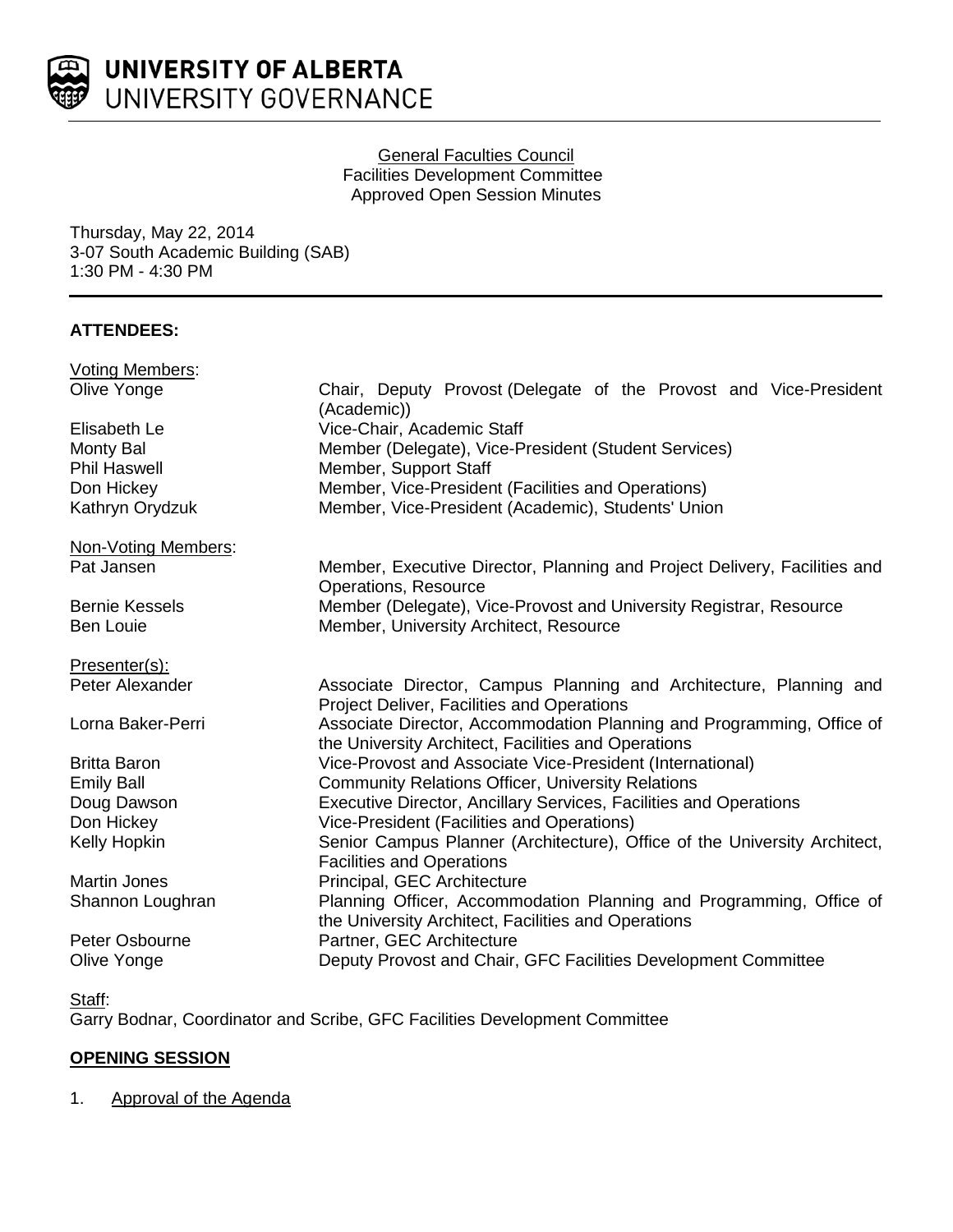Materials before members are contained in the official meeting file.

*Presenter*: Olive Yonge, Deputy Provost and Chair, GFC Facilities Development Committee

Motion: Haswell/Le

THAT the GFC Facilities Development Committee approve the Agenda.

**CARRIED**

#### 2. Approval of the Open Session Minutes of April 24, 2014

Materials before members are contained in the official meeting file.

*Presenter*: Olive Yonge, Deputy Provost and Chair, GFC Facilities Development Committee

Motion: Haswell/Le

THAT the GFC Facilities Development Committee approve the Minutes of April 24, 2014.

**CARRIED**

#### 3. Comments from the Chair

The Chair commented on a number of items of interest to members. Dr Yonge noted there would be a newly-scheduled meeting of GFC FDC on Thursday, June 19, 2014—members would be provided with additional details shortly.

#### **ACTION ITEMS**

#### 4. Accommodation Plan for Repurposing the Telus Centre For Use as An International Centre

Materials before members are contained in the official meeting file.

*Presenter(s)*: Britta Baron, Vice-Provost and Associate Vice-President (International); Lorna Baker-Perri, Associate Director, Accommodation Planning and Programming, Office of the University Architect, Facilities and Operations; Shannon Loughran, Planning Officer, Accommodation Planning and Programming, Office of the University Architect, Facilities and Operations

*Purpose of the Proposal*: To seek approval for the Accommodation Plan for repurposing the Telus Centre for use as an International Centre. This plan serves to transform the Telus Centre for use as an International Centre which will allow the University to achieve its vision, accommodate the international portfolio in a centralized, consolidated venue, gain a prominent presence, and improve space efficiencies.

Repurposing the Telus Centre provides many benefits for the University with regard to space alignment for departments and effective use of space. It establishes a cohesive presence for the University's international portfolio, refocuses the use of the Telus Centre, enlivens the currently-underutilized atrium, addresses outstanding programming and growth requirements for the key occupants, and alleviates facility space pressures in other locations across the North Campus.

#### *Discussion*:

The Accommodation Plan for the repurposing of the Telus Centre was introduced to members by Vice-Provost Baron. She noted that a General Space Programme had been prepared for University of Alberta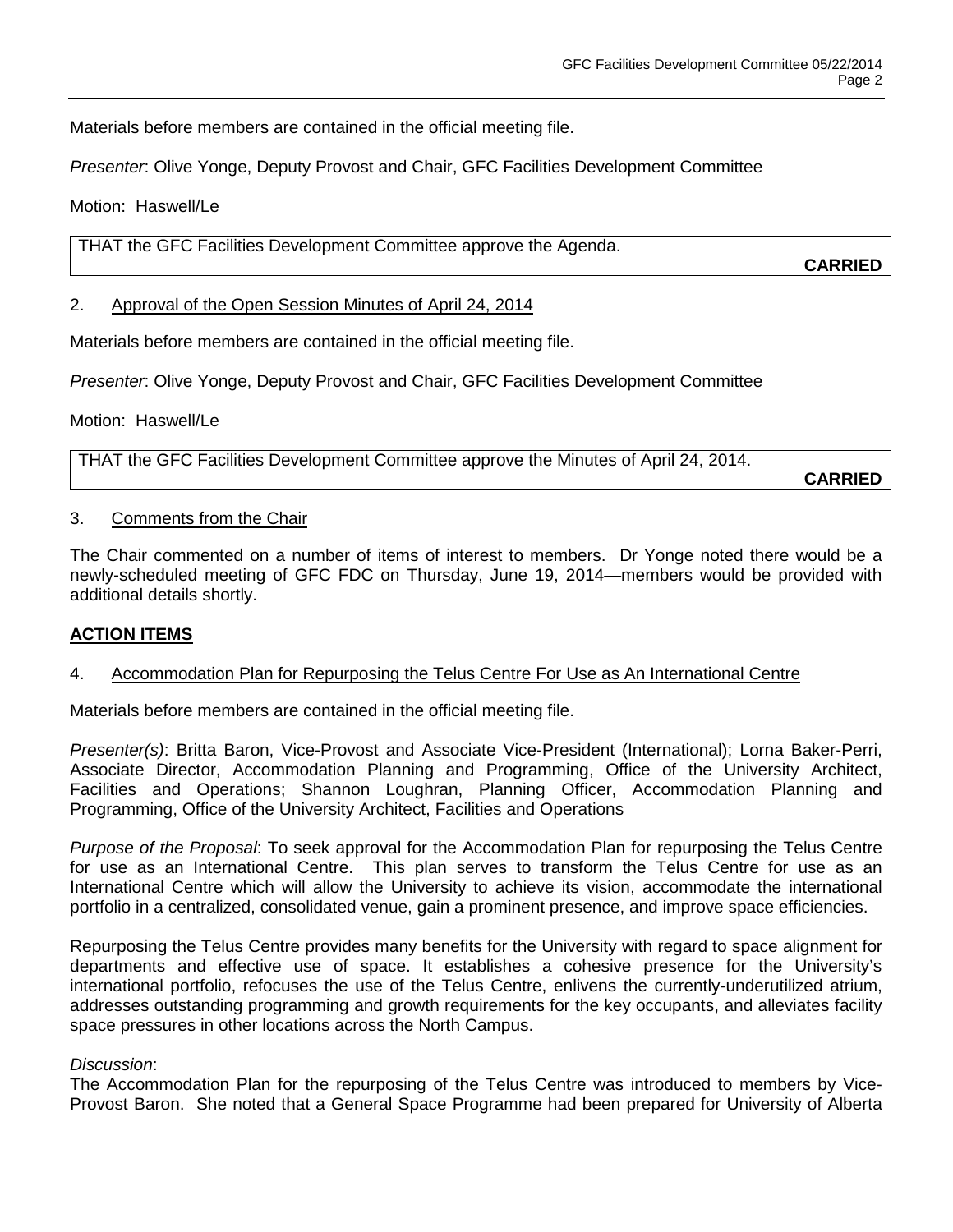International (UAI) approximately two years ago and, at that time, it was noted it would preferable to gather all units associated with the international portfolio together rather than having them continue to operate from their disparate locations across the University campuses. She commented that this consolidation in the Telus Centre would have a considerable and positive impact on UAI, on how it operates, and how it projects out to the wider community on international issues. Ms Baron noted that, initially, consolidation in the Telus Centre was viewed as an interim solution but, after careful review, is now viewed as the final solution to UAI's facilities-related challenges. It will provide an important focal point that will serve to attract both internal and external stakeholders and, in turn, accommodate a range of international visitors to the University of Alberta.

Ms Baron continued by stating this consolidation will provide the following: a welcoming place and home for international students attending the University; a single suite of offices for all UAI staff, which has a much-needed practical application; a higher profile for the international endeavours of UAI that serve the institutional mandate; a central gathering place for international delegations to the University; a central resource for Faculties; a central location for a range of international-oriented programming; and proximity to the China Institute.

Ms Loughran, with the aid of a PowerPoint presentation, then provided detail on the Accommodation Plan, itself. She clarified that the Telus Centre had not been renamed as an "International Centre" at this time; instead, the project was known by its working title, the "Telus Initiative." In her presentation, Ms Loughran highlighted the following: the project's intent; the location of the Telus Centre in relation to other institutional facilities; existing space allocations on Levels 1 and 2 of the Centre; the project's goals, including program delivery, community building and enhancement of the University's international presence, and the use of the physical space, itself; the recommended occupants for the Telus Centre; highlights of the General Space Programme for UAI *versus* its Functional Program; Functional Program requirements; recommended space allocations on Levels 1 and 2 of the Centre; test fits for both levels for UAI-related activities; and the benefits of the Accommodation Plan, including the consolidation of a number of units beyond UAI, both in the Telus Centre and in Cameron Library. She concluded her presentation by revealing the implementation strategy for the 'Telus Initiative' and the occupancy movement diagrams for both the Centre and for Cameron Library.

During the discussion surrounding this proposal, members expressed a number of comments and questions, including, but not limited to: clarification as to whether or not Telus has had anything to do with the repurposing of the building that bears its name; an expression of concern that, by centralizing all international-oriented activities in one facility, it may create a 'bubble' on the North Campus that, in turn, runs the risk of becoming a 'ghetto' for the University's international student population; a query as to whether UAI would have a continuing presence elsewhere on the North Campus (or beyond); clarification on whether the International Centre in HUB would be retained, given its centrality on the North Campus; and clarification as to how the academic institutes that will be housed in the Telus Centre were selected.

#### Motion: Haswell/Hickey

THAT the GFC Facilities Development Committee approve, under delegated authority from General Faculties Council and on the recommendation of Planning and Project Delivery, the proposed Accommodation Plan for the repurposing of the Telus Centre for use as an International Centre (as set forth in Attachment 1), excluding specifics related to the siting of this facility, as the basis for further planning and design.

**CARRIED**

#### 5. Saskatchewan Drive Students' Residence – Design Development Report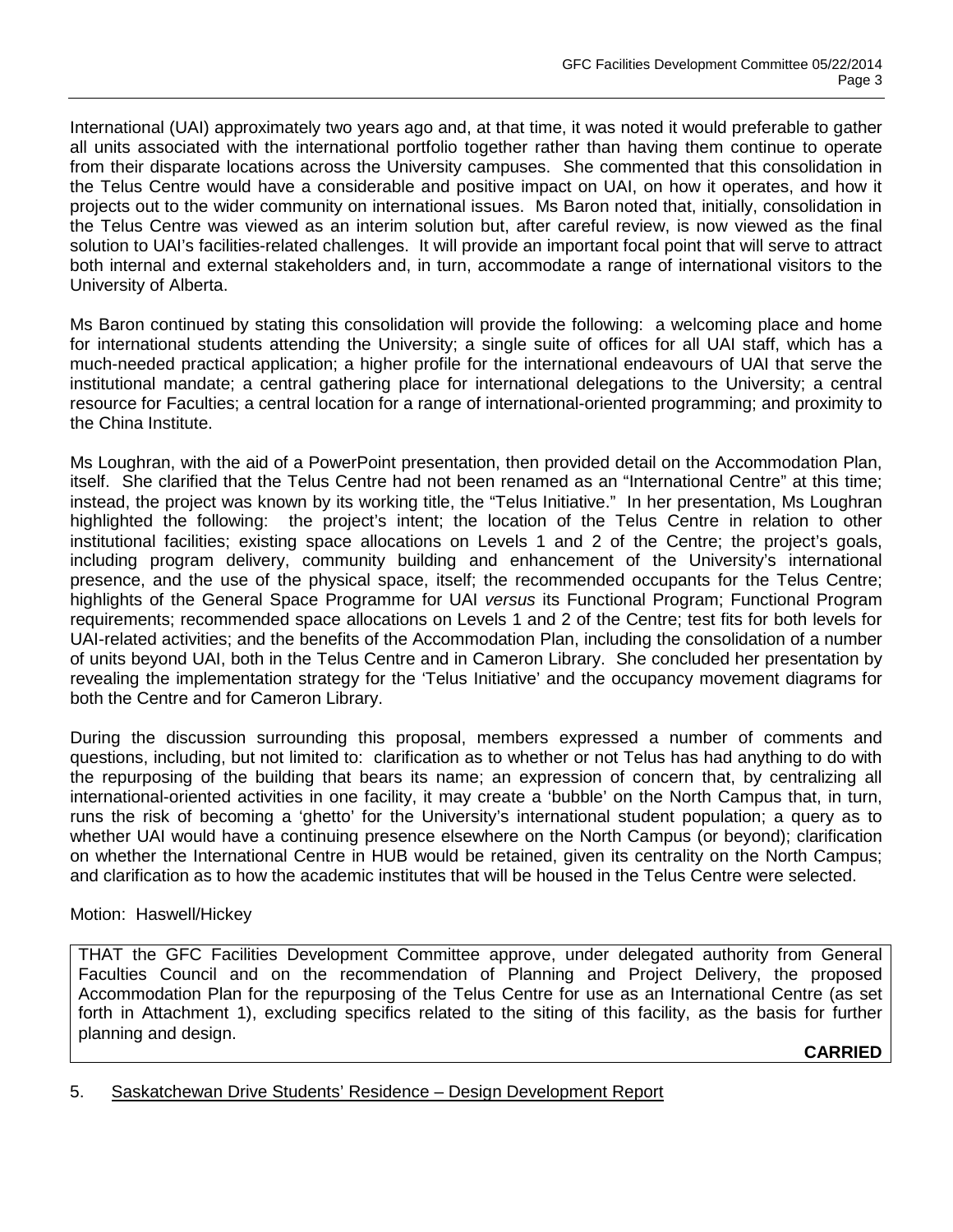Materials before members are contained in the official meeting file.

*Presenter(s)*: Doug Dawson, Executive Director, Ancillary Services, Facilities and Operations; Kelly Hopkin, Senior Campus Planner (Architecture), Office of the University Architect, Facilities and Operations; Martin Jones, Principal, GEC Architecture; Emily Ball, Community Relations Officer, University Relations

*Purpose of the Proposal*: This project will increase the amount of purpose-built student housing on campus in alignment with the University's goal of accommodating 25% of students in residence housing. Students who reside in purpose-built on-campus housing with supportive programming tend to have a more fulfilling and enriching academic experience at the University than those who do not. Expanding on-campus housing assists the University in meeting institutional goals and objectives by providing a learning environment conducive to personal and academic success. Providing smart growth development enhances community building, student life, and campus experience while reducing greenhouse gas emissions. The development will be a financially-viable project that will enhance the residence portfolio through resource stewardship and reduce deferred maintenance cost.

The University proposes to construct 143 new student spaces in a multi-purpose building on Saskatchewan Drive between 110 Street and 111 Street in ECV. This development will be a multi-purpose residential building featuring bedroom configurations of one and two bedrooms. The residence will have common areas, a dining hall, and the appropriate amount of amenity and programmable space to deliver support services and host lectures. In order to foster a sense of community, students will take meals together in a dining hall (meal plan) to be designed as a "flex" space able to accommodate guest speakers and host functions. A total of seven (7) houses along Saskatchewan Drive between 110 and 111 Streets will be removed to accommodate this development. All students and faculty affected by the construction will be accommodated elsewhere within the institutional building inventory. The proposed residence will contribute 9.6% additional beds towards the 1500 bed full build out of the ECV district.

A total of seven (7) houses (11025, 11029, 11039, 11045 and 11051 Saskatchewan Drive and 11044 and 11050 – 90 Avenue) between Saskatchewan Drive and 90 Avenue and between 110 Street and 111 Street will be impacted as *per* the Preservation Plan and Sector Plan.

#### *Discussion*:

Prior to the formal presentation of this Design Development Report, Mr Hickey stated the name of this facility had been changed recently to the Saskatchewan Drive Students' Residence to make it very clear this was a student-focused residence.

Mr Dawson then began the formal presentation by acknowledging the work of the facility's design team and the considerable consultation that had occurred to date with its key stakeholders. Mr Hopkin continued by noting that this was, indeed, an exciting project that will serve to enhance students' experiences at the University of Alberta.

At this point, with the aid of PowerPoint presentation, Mr Jones provided members with detail on the Design Development Report for this student residence. In his presentation, he highlighted the following: the architectural guiding principles underpinning this project; the design development responses to the series of concerns previously raised by GFC FDC, a number of which had been accommodated by the project sponsors; visual representations of the residence's main floor, quiet study space and dining hall, the 'Living Room' and its fireplace, the lobby, servery, recreation room, fitness room, and the 'City Room'; additional visual representations of the residence suites' layouts, social spaces, the second-floor plan, and the range of materials to be used throughout the residence; and detail on the landscaping site plan and design.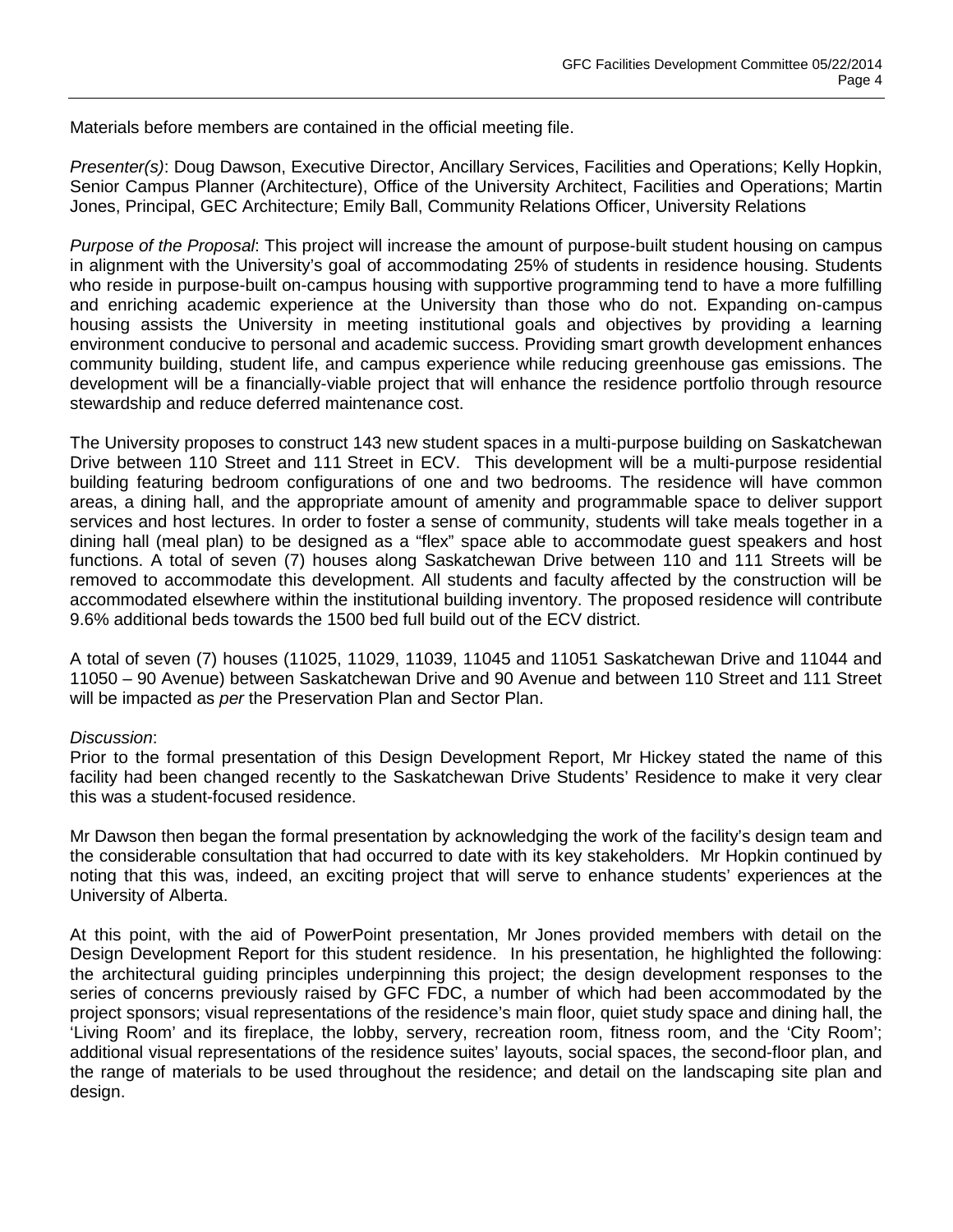During the discussion surrounding this proposal, members expressed a number of comments and questions, including, but not limited to: clarification as to where the mechanical systems for this building would be located, including the location of the air intake and exhaust; commentary on the extensive community engagement process undertaken with respect to this residence; an expression of thanks to the design team for their accommodation of a number of concerns previously raised and feedback provided by GFC FDC; commentary on the active-community nature of this facility; clarification as to whether or not the commercial and social spaces in this residence would be open to students other than those living in the building; a query whether the amenities of this facility would drive up the costs of living in this residence; clarification of the types of service vehicles that would be accessing this facility and how garbage would be routinely removed from the residence; and a light-hearted observation the residence, from above, appeared to be shaped like the Province of Alberta.

Motion: Hickey/Haswell

THAT the GFC Facilities Development Committee approve, under delegated authority from General Faculties Council and on the recommendation of Planning and Project Delivery, the proposed Saskatchewan Drive Students' Residence – Design Development Report (as set forth in Attachment 2) as the basis for further engineering and development of contract documents.

**CARRIED**

### **DISCUSSION ITEMS**

### 6. Michener Park Sector Plan (Sectors 15 and 16)

Materials before members are contained in the official meeting file.

*Presenter(s)*: Peter Alexander, Associate Director, Campus Planning and Architecture, Planning and Project Deliver, Facilities and Operations; Emily Ball, Community Relations Officer, University Relations; Peter Osborne, Partner, GEC Architecture

*Purpose of the Proposal*: The ultimate goal of the sector plan is to identify potential development and redevelopment sites that support the University's vision and mission and other requirements. The documents before members provide the next level of detail for campus planning and are informed by the current Long Range Development Plans (LRDP) and community and continued consultations since 2002. The sector plan outlines guidelines for effective and compatible development and redevelopment activities within and between each sector and identifies the physical linkages to adjacent sectors and the University's adjacent neighbours. This sector plan will ensure unified and consistent campus character by respecting the history of the campus, affirming the direction, and building towards the future. No amendment to the LRDP is required.

#### *Discussion*:

Mr Alexander, with the aid of PowerPoint presentation, provided members with detail on the Michener Park Sector Plan (Sectors 15 and 16). In his presentation, he spoke to the following: the nature of this University residence; the Sector Plan vision (with accompanying visual representations); its relation to the current LRDP; University holdings in these sectors; detail on Michener Park demographics; visual representations of the views from the existing Vanier Tower and the townhouses; and a description of the governing principles underpinning land-use planning and sector planning.

Ms Ball continued by speaking to the consultation process that had occurred with regard to this sector planning; the nature of the open houses that had been held by the University, to which members of the surrounding communities had been invited; the considerable degree of transparency that characterized the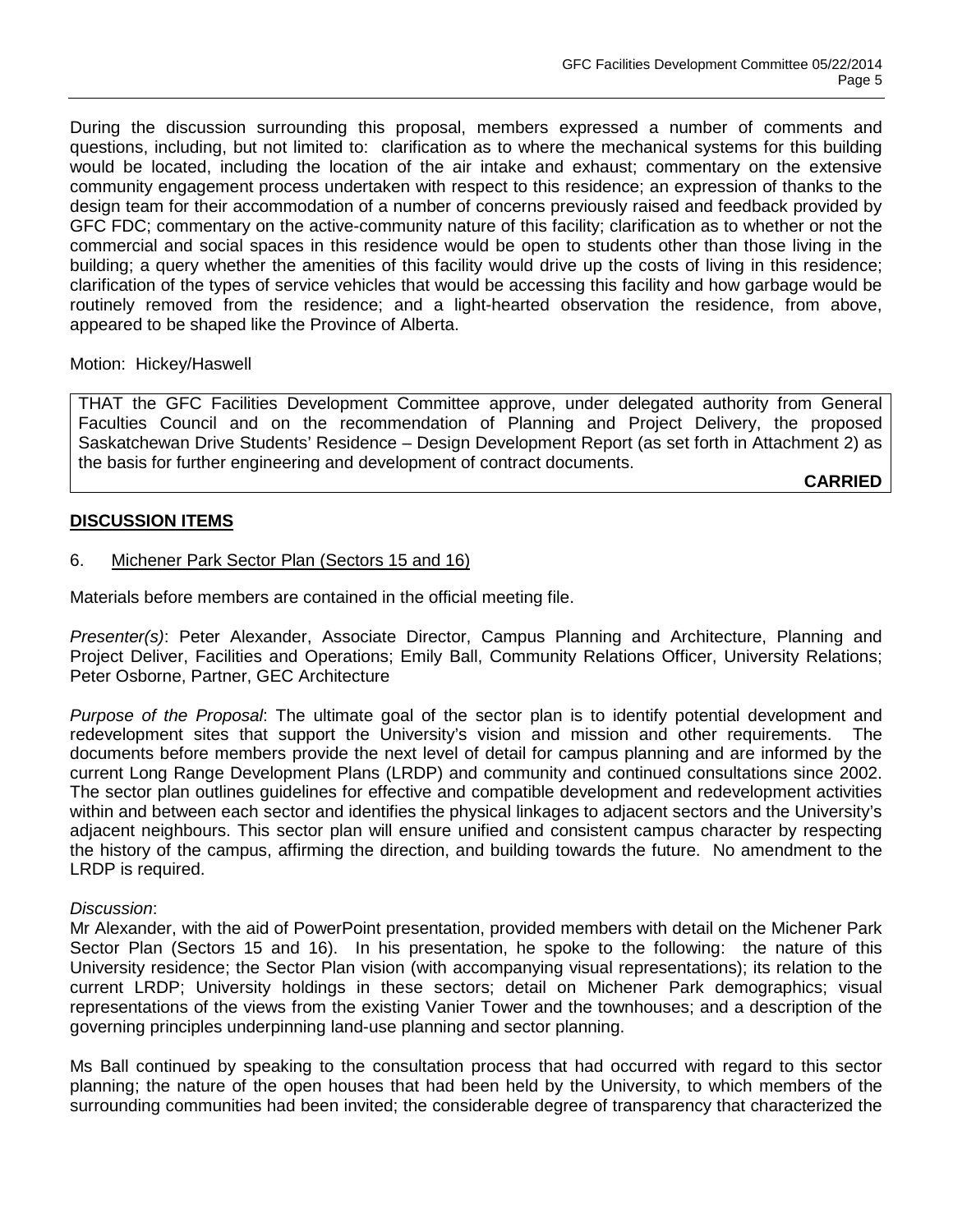consultative process undertaken by the University; the common themes that permeated the feedback provided (eg, parking and traffic concerns, good connections to the surrounding communities (eg, bike paths, pedestrian access), noise and the effects of higher-density development, certain operational issues (eg, leasing space)); and the achievement, overall, of positive results where it appeared the community representatives were generally pleased with the resulting development and the opportunities it presents.

At this point, Mr Osborne addressed members and, continuing with the PowerPoint presentation, highlighted the following: the purpose and elements of the affected sector plans; details on the final land use plan for Sector Plans 15 and 16; descriptions of the six sector districts (ie, the North Edge District; the North District; the Central District; the South District; the Southwest District; and the Northwest District); Sector elements, including pedestrian pathways and bike trails, the edges, the nodes, and the landmarks; site-specific guidelines (with relation to access, building heights, densities, and setbacks); site-specific developments; visual representations of test fits from varying degrees and angles; and commentary on green spaces incorporated into the planning.

During the discussion surrounding this proposal, members expressed a number of comments and questions, including, but not limited to: a query as to what degree of control the University would have over its leased lands and how this would fit into the overall planning concepts; clarification on the number of parking spaces and on vehicular circulation, particularly in relation to the central node; a query whether or not vehicles and pedestrians would be in conflict with each other, given the layout of the central node; and an expression of concern about the deployment, availability, access, and amount of playgrounds and green spaces within this sector planning.

Mr Hickey concluded the discussion by speaking to the considerable degree of consultation that had occurred with regard to this initiative, particularly on weekends and in the evenings. He stated it was important members understood the commitment the University brought to the table when working with community (and other) stakeholders on projects of this nature and scope.

7. Projects Update from Facilities and Operations

There were no documents.

*Presenter*: Don Hickey, Vice-President (Facilities and Operations)

*Purpose of the Proposal*: For information/discussion.

#### *Discussion*:

Vice-President (Facilities and Operations) Hickey provided members with brief updates regarding current projects underway, including reference to the following:

- Physical Activity and Wellness (PAW) Centre work continues to progress very well
- St Joseph's Women's Residence work continues to progress well
- Innovation Centre for Engineering (ICE) the building should be completely closed in within the next two months
- Camrose Performing Arts Centre (CPAC) this facility will see its grand opening in October, 2014
- Founders' Hall at the Augustana Campus this project is underway
- South Campus construction on the 63 Avenue intersection is underway; discussions continue with the City of Edmonton on the possible construction of twin arenas on the South Campus; thought was being given to the construction of a temporary dome over Foote Field in the winters to allow for the